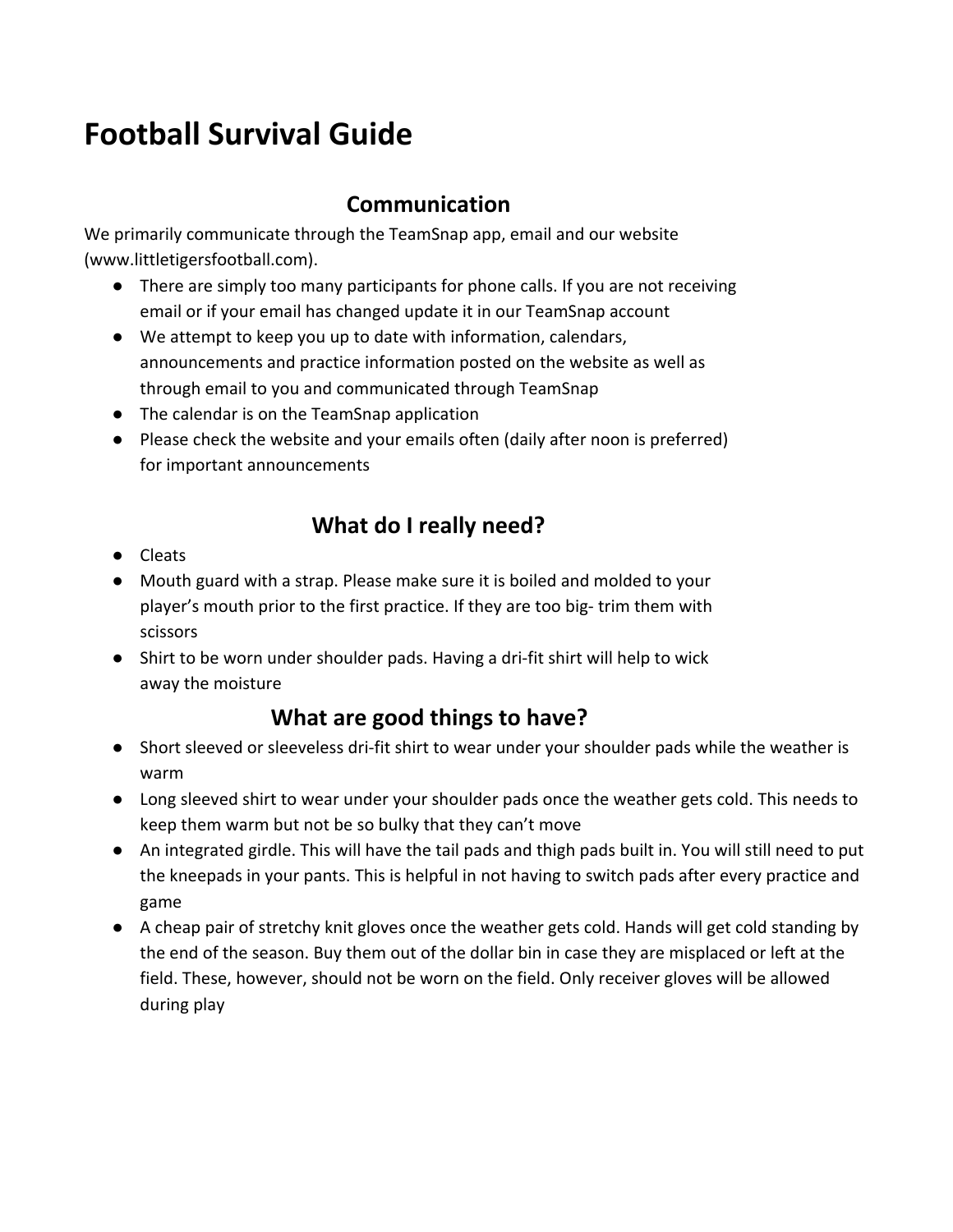# **What to Wear?**

- **● Practice 1, 2 & 3**
	- o Helmet, mouthpiece, chinstrap
	- o Cleats
	- o Shorts and practice jersey with a t-shirt (practice set) underneath
- **● Practice 4 & 5**
	- o Helmet, mouthpiece, chinstrap
	- o Cleats
	- o Shorts and practice jersey with a t-shirt (practice set) underneath
	- o Shoulder pads (dri-fit shirts are best to wear under shoulder pads)

### **● Practice 6-the end of the season will be full pads**

- o Helmet, mouthpiece, chinstrap
- o Cleats
- o Practice jersey (this will be the jersey that is primarily mesh)
- o Practice pants with 7 leg pads (these may be individual pads or a girdle)
	- ❖ 2 hip pads, threaded through the belt (these are the odd shaped pad)
	- ❖ 1 tail pad (skinny pad)
	- ❖ 2 thigh pads (wider oval shaped pad)
	- ❖ 2 knee pads (smaller oval shaped pad-narrow side up)

Having your own water is helpful but should be kept with the player not the parent. Once the weather gets cold, the boys need to be careful to not get wet when using the water horse. A water bottle with a bent straw or able to be squirted works best because then they do not have to remove their helmet.

### **Practice Schedule**

- **Tykes** Tuesday (6pm-7:30pm), Thursday (6pm-7:30pm), and Saturday (8am 9:30am)
- **7U** Tuesday (6pm-8pm), Thursday (6pm-8pm), and Saturday (8am 10am)
- **8U** Tuesday (6pm-8pm), Thursday (6pm-8pm), and Saturday (8am 10am)
- **9U** Tuesday (6pm-8pm), Wednesday (6pm-8pm), Thursday(6pm-8pm), and Saturday (8am 10am)
- **10U** Tuesday (6pm-8pm), Wednesday (6pm-8pm), Thursday(6pm-8pm), and Saturday (8am 10am)
- **11U** Tuesday (6pm-8pm), Wednesday (6pm-8pm), Thursday(6pm-8pm), and Saturday (8am 10am)

#### **Saturday practices will be eliminated once games start**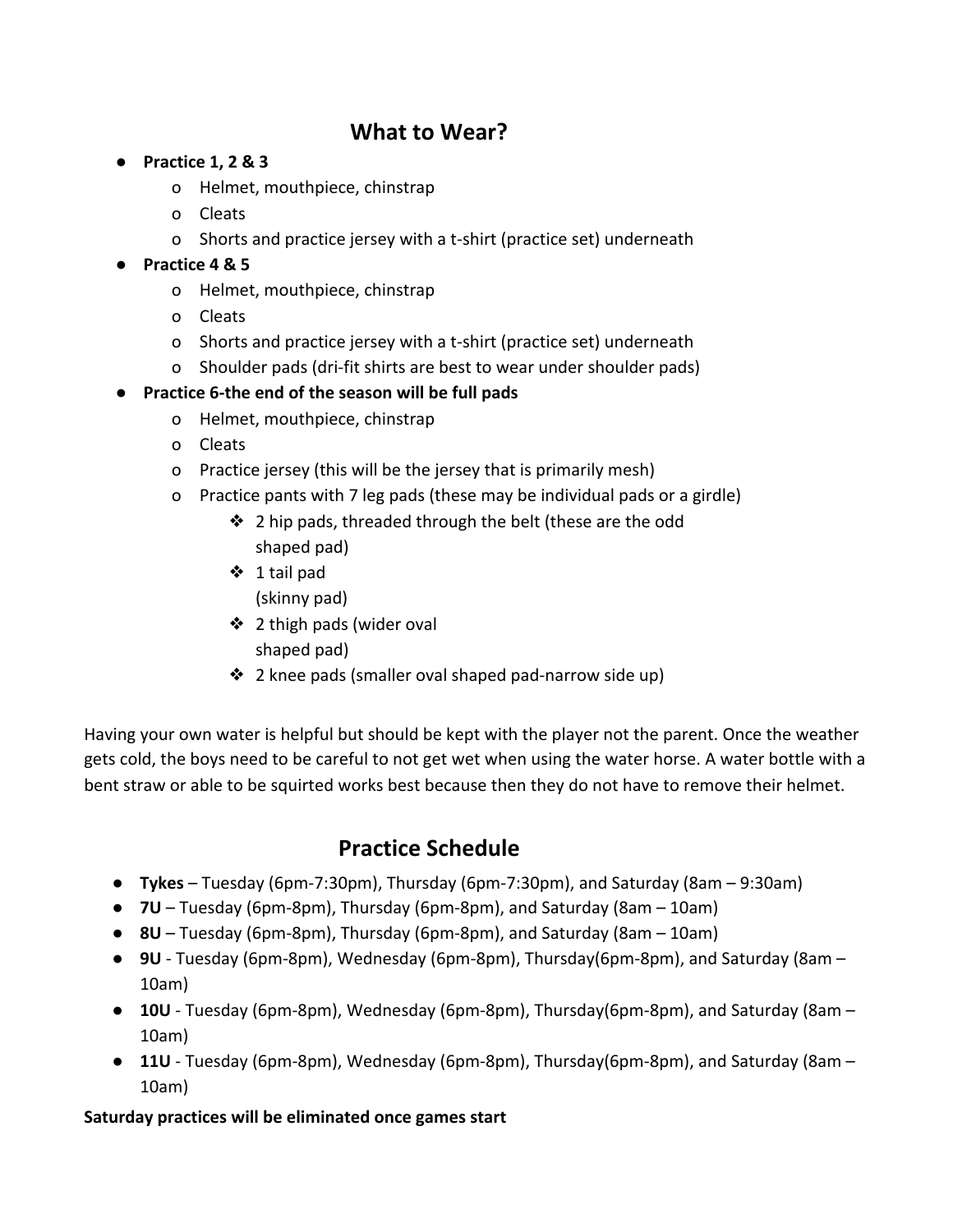# **Practice Location**

- All teams will be assigned a practice area, which will be identified and communicated to each team prior to the start of practices
- The field closest to the Little Tigers Building is field one; the east field (the one farthest from the building and next to the soccer fields) is field two.
- Prior to team splits, your player should report to the far side of field one by the sign with their appropriate age group. After team splits, your team will be assigned a field location as posted on the website www.littletigersfootball.com.
- Players will also be picked up from the same location they report to. You will need to go to that location to pick up your child, they will not be allowed to leave the field and go to you.

**Please always have your player ready (pads and helmet on) fifteen (15) minutes prior to the start of practice.**

● Warm-ups start promptly at practice time and the coaching staff needs to start that-not strap up equipment.

It is helpful for Tykes parents to remain at practice because they are young and unsure. It takes away from coaching time if they must also run players to the restroom or help at drink break.

### **ANY PARENT NOT STAYING AT PRACTICE MUST SIGN THEIR CHILD INTO PRACTICE IN OR NEAR THE EQUIPMENT ROOM**

### **Games**

### **PARENTS ARE NOT ALLOWED ON THE FIELD AT ANYTIME; THIS INCLUDES BEING IN THE END ZONE AT HALF TIME.**

- **●** White jerseys are worn for away games, black jerseys are worn for home games
- **●** Black game pants, must include all 7 pads
- **●** Mouthpieces are required
- **●** Players must weigh in prior to the start of every game
	- **o** Weigh in start promptly 1 hour prior to start time
		- Please arrive at least **15 minutes prior to weigh in** time to allow the coach time to get the team organized
	- **o** Any player that is not present at the time of weigh in **will not be eligible to play until half time per league rules**
	- **o** Players much have their jersey and helmet at weigh in time
	- **o** Those weighing in over the accepted weight limit for their age division much display a stripe on their helmet for that game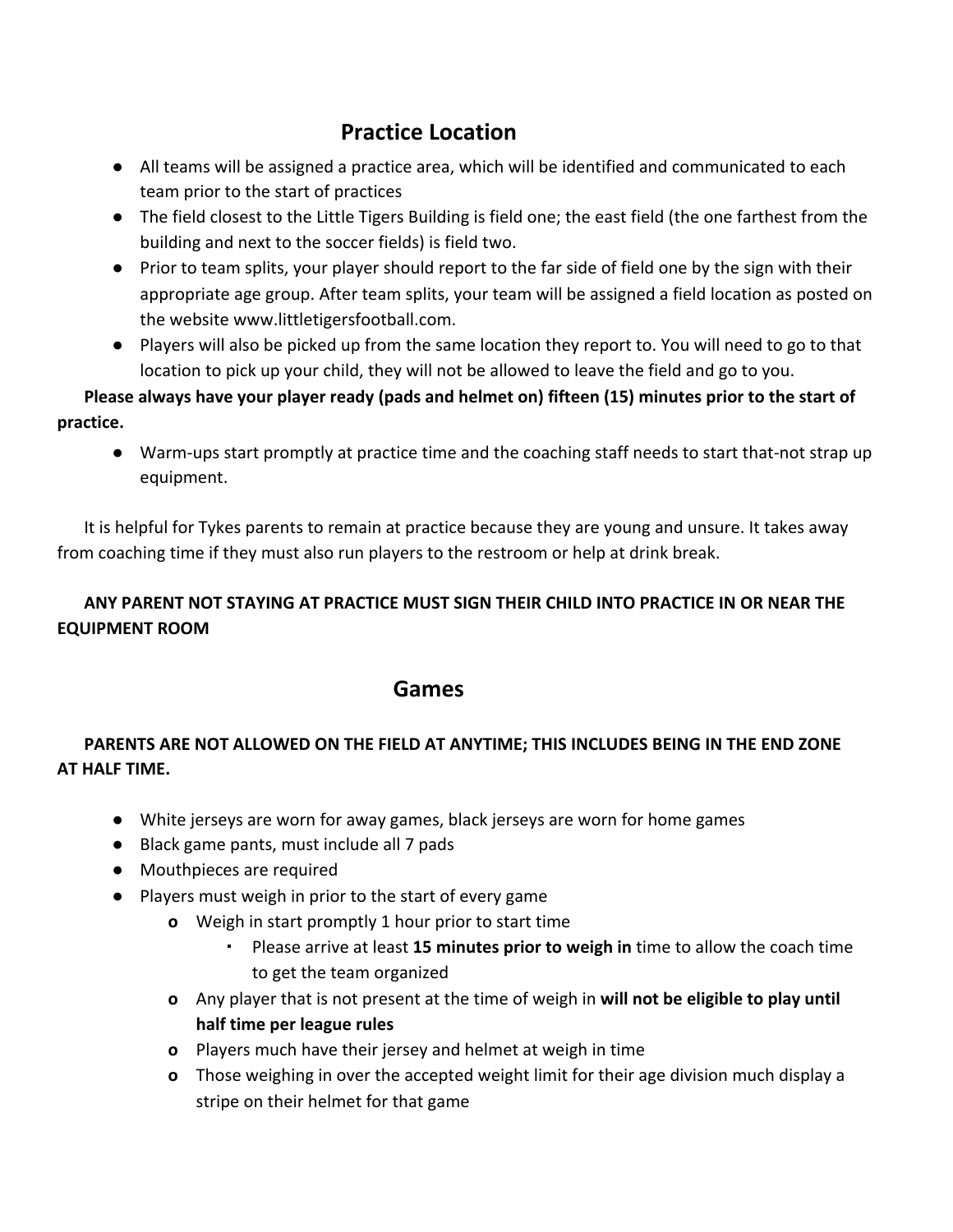- "Stripers" are limited to the 5 lineman positions
- **EXT** Stripes can be added or removed depending on weight at weigh in time
- An increase will be added to the weight limit for that age division per league rules

# **Code of Conduct**

All participants and parents have signed a waiver stating the club's expectations.

- Support your child and no coaching from the sideline.
- Adhere to our code of conduct and set a good example for the kids.
- No use of profanity, screaming at other teams or other unsportsmanlike conduct.
- Fighting in the stands is not tolerated and will result in you being asked to leave and not attend future games.

#### **Complaints/ Resolution of Issues**

- Concerns should first go through the head coach.
- If the problem remains unresolved the head coach and athletic director will attempt to reach a resolution.
- Any issue that continues to remain unresolved will be brought to the full Board of Directors.

#### **Policies for Tiger Country**

- There is no parking in the grass or next to the curb on Tiger Drive. This applies to all practices and games.
- Please use the parking lot on the west side of the High School or the spaces located on the east side of the High School.
- We are on District 7 property please abide by the following guidelines
	- o Pick up your trash.
	- o There is no use of tobacco products. This includes chewing tobacco, cigarettes and electronic cigarettes on District 7 property.
	- o There is no use of drugs or alcohol on District 7 property.
	- o No pets are allowed on District 7 property.